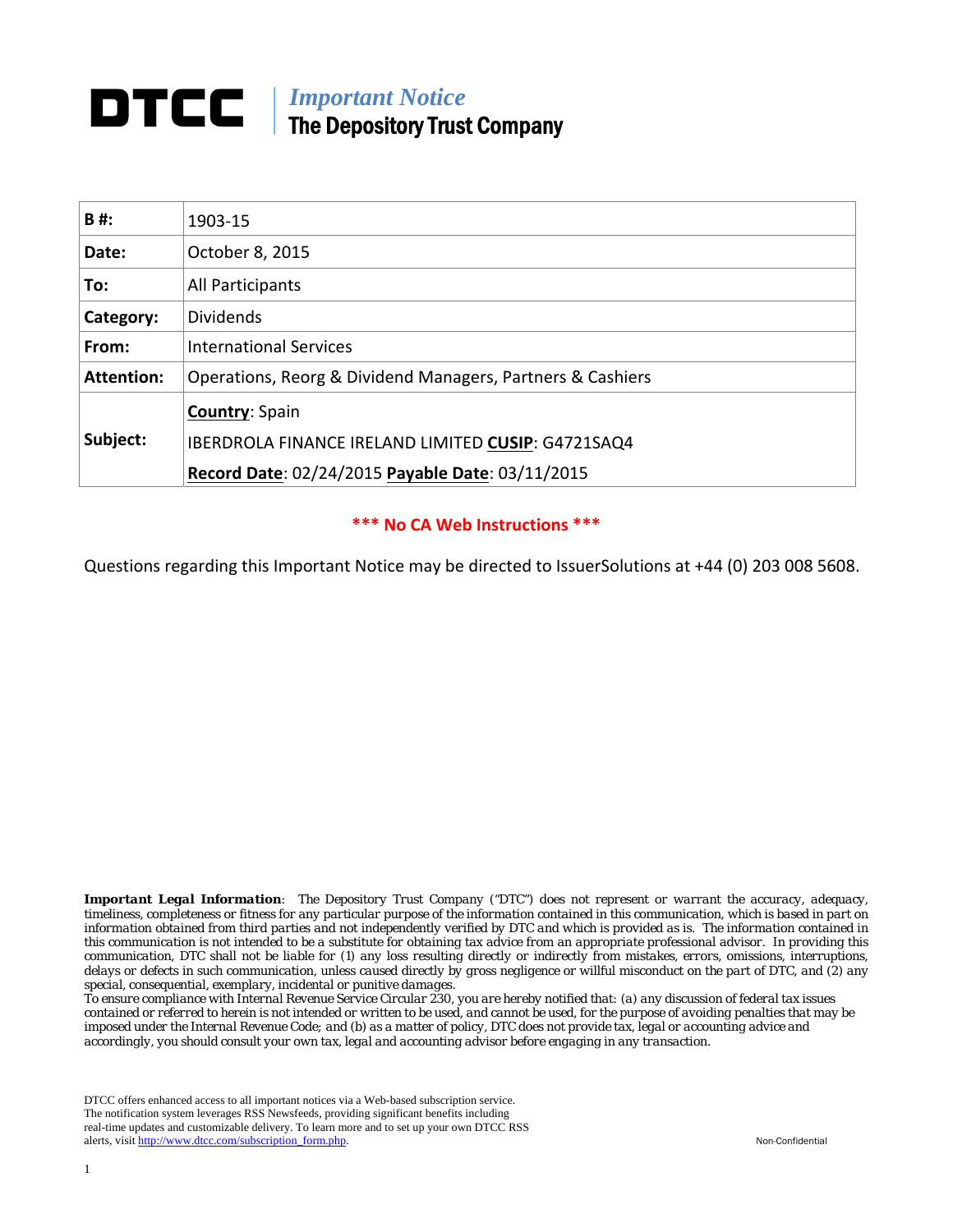

#### IBERDROLAFINANCE IRELAND LIMITED

| <b>CUSIP</b> | <b>PAYMENT DATE</b> |
|--------------|---------------------|
| G4721SAQ4    | 03/11/2015          |

Spanish Royal Decree 1145/2011 of July 29 modified article 44 of Spanish Royal Decree 1065/2007 of July 27, which sets out the reporting obligations applicable to preference shares and debt instruments issued under Additional Provision Two of Spanish Law 13/1985 of May 25, and Additional Provision One of Spanish Law 10/2014 of June 26 for securities issued as of June 28, 2014 (the "Notes").

According to the aforementioned regulations, certain information obligations apply to the Notes in relation to Spanish resident investors, although Spanish issuers are no longer obliged to withhold any tax amount on income derived from payment of interest, redemption or repayment of the Notes provided that the new simplified information procedures are complied with by the issuer paying agent, and therefore participants in DTC are no longer required to request exemption from Spanish Non Resident Income Tax or from withholding on account of Spanish Corporation Tax via DTC's Elective Dividend Service (EDS/T ax Relief SM).

In order to facilitate compliance with the above mentioned information obligations, the issuer has retained IssuerSolutions to conduct an independent beneficial owner information collection process in respect of individuals and legal entities resident in Spain for tax purposes and permanent establishments in Spain of taxpayers residing abroad, owning a beneficial interest in the Notes listed above, in compliance with the information obligations the debt securities are subject to.

#### HOW TOPROCEED

1. DTC Direct Participants should go to our secure Web Application [www.issuersolutions.com/spanishdisclosures](http://www.issuersolutions.com/spanishdisclosures)

Participants have two options: You can submit information by registering (Option A: New ParticipantRegistration) or without registration (Option B: Submit Information without Registering).

Option A) DTC Direct Participant Registration: An officer (head of department, supervisor, and manager or above) must register the company it represents. Such officer will be able to authorize and approve other users on the company's registration and will be able confirm the relevant Clearing System's securities and account numbers the officer and other authorized users will be submitting holder information on.

Option B) Submit information without registering: You can submit information without registering as a user. However, note that you will need to enter your information (contact details, participant name and account number, etc.) each time you wish to send information to us. You will also need to fax or email the duly signed and executed forms as you will not be able to upload forms directly to the Web Application without registration.

2. DTC Direct Participants located outside of Spain should complete the secure online Spanish Holder Information Disclosure Form, as of the relevant Record Date, with the applicable Holder information.

We are asking Direct Clearing System Direct Participants to provide information **ONLY** according to those Direct Clearing System Participants own records:

- a. If, according to your own records, your clients are Spanish Tax Resident Beneficial Owners, you should mark Option 1 and provide the Spanish Beneficial Owner details.
- b. If, according to your own records, your clients are Non-Spanish Tax Resident Beneficial Owners or You Hold for Your Own Account, you are only required to mark Option 2. You DO NOT need to provide any other information if you chose this option.
- c. If, according to your own records, your clients are Financial Intermediaries/Downstream Correspondents who hold on behalf of third parties, you are required to mark Option 3 and provide the Financial Intermediaries/Downstream Correspondents details. You are not required to provide the Financial Intermediary/Downstream Correspondent's underlying client information.
- d. If you cannot provide the requested information, you only need to mark Option 4.
- 3. DTC Direct Participants located in Spain should complete the Spanish Resident Direct Participants Form, as of the relevant Record Date.

IMPORTANT: PARTICIPANTS THAT HAVE REGISTERED MAY UPLOAD DULY SIGNED AND EXECUTED FORMS DIRECTLY TO THE ISSUERSOLUTIONS SECURE WEB APPLICATION.

4. DTC Direct Participants should send an electronic copy of the duly signed form by fax, email or by uploading it through our web application and the original form to:

Issuer Solutions SL ATT: Sandra Castellano Av. Francia 17, A, 2 46023, Valencia, Spain